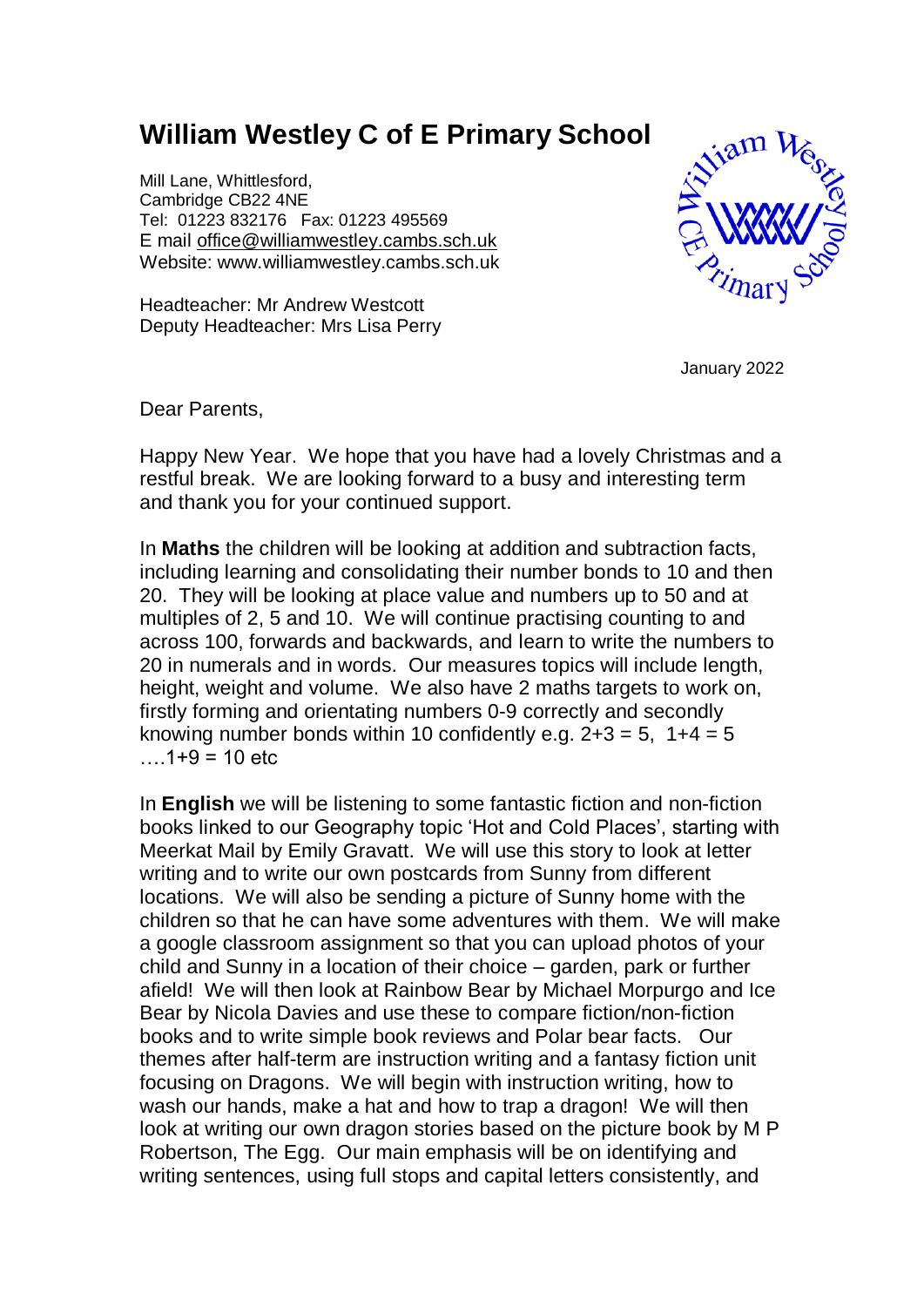on correct letter formation and joined handwriting. The children will start to learn spellings each week based on the high frequency words they need to know and these will be practised each day in class and then a copy will come home each Friday in their reading record. These can then be practised each day at home the following week. If completed this will earn them a merit each week. They will also read regularly both in guided reading groups and individually and if they have read 3 or more times in a week at home, that will also earn them a weekly merit. We will check on this during guided reading sessions so if your child completes any type of reading activity at home (reading game, reading book, practising digraphs, listening to a story etc.) could you sign in the diary (a comment is nice but not essential if time is a factor!).

In **Science** the children will be studying materials and their uses, including looking at magnets and what makes an object waterproof. In the second half of term they will have opportunities to look at the season of Spring and how the seasons change and we will look at weather and create a weather diary linked to our Geography topic.

**Geography** will be our main topic this half-term and the focus will be looking at weather and hot and cold places in the world, particularly Africa and the poles.

Our **History** topic after half-term focuses on Toys and how they have changed. We will also look at the history of teddy bears, cars and dolls. At the end of this unit we will create a toy museum in our classroom and so will ask the children to bring in a toy, preferably an old toy to help to create this.

**Art** after half-term will be based around dragons. We will look at how different artists and cultures have portrayed dragons and then use printing and clay techniques to create our own. In **Design Technology** this half-term we will be creating pictures with moving parts using levers and pivots and will link this to our Geography topic.

In **Computing** we will look at simple algorithms and simple programming ideas will be introduced using Beebots.

In **RE** we will be looking investigating a question each half term : What is the Good news Jesus brings? and What does it mean to belong to the Jewish Faith? In **PSHE** we will focus on people who help us and how to stay safe, particularly road safety. **P.E.** will take place on Tuesdays and alternate Thursdays and Fridays this term. Tuesday's focus will be dance and gymnastics and on Friday the children will be taking part in team game activities. In **Music** we are finding the beat (pulse) in music through introduction to a wide range of musical styles. The children will listen, sing, compose and perform over the course of the term.